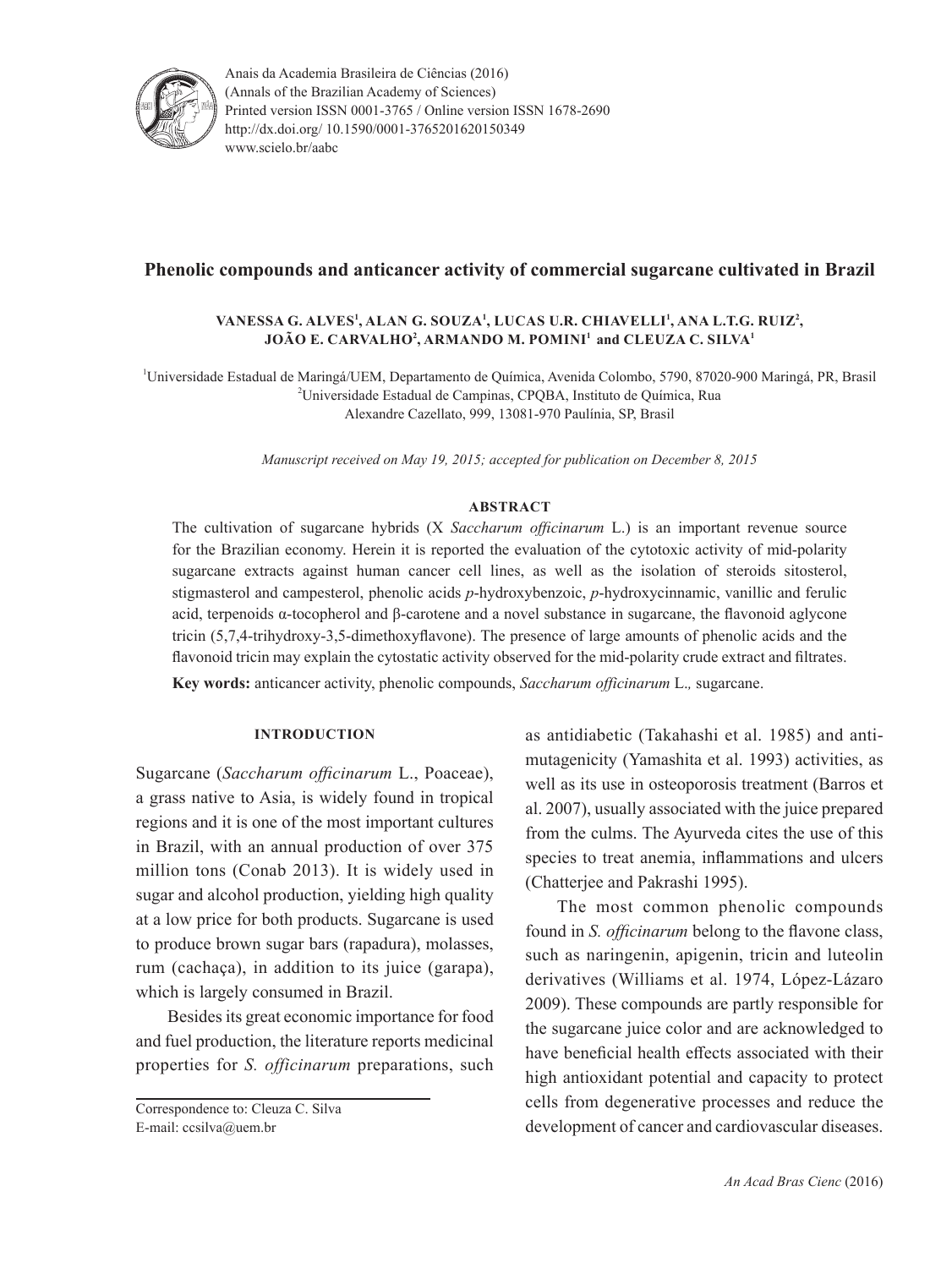Phytochemical studies reported the presence and biological potential of these sugarcane compounds. A bioguided study of the juice from culms of *S. officinarum* led to isolation of the flavone tricin-7-*O*-β-(6''-methoxycinnamic) glycoside, which has shown considerable antiproliferative and antioxidant potential (Almeida et al. 2007). Other studies have shown that extracts of sugarcane leaves could improve health quality, decreasing the incidence of diseases due to their antioxidant properties (Abbas et al. 2013). Other phytochemical studies reported the presence of flavonoid glycosides (Colombo et al. 2005, 2006a, b, Walford et al. 2009), wherever this class of natural products has been considered fundamental to human health.

In addition to the isolated flavonoids, other important bioactive compounds have been found in this species, such as hydroxamic acids, hydroxycinnamic acids, alpha hydroxy acids, aliphatic acids and polyamides (Loyd and Naidoo 1983). Alpha hydroxy acids are used in cosmetics for peeling (Ruciani 1997), in dermatology as a photoprotector and an anti-inflammatory (Perricone and Dinardo 1996). In the last years, the phenolic compounds of *S. officinarum* gained increasing attention regarding their antioxidant potential. The literature suggests the use of sugarcane as a dietary source of antioxidants, flavonoids like luteolin-8-*C*-(rhamnosyl glucoside), diosmentin-8-*C*glucoside, vitexin, schaftoside, isoschaftoside and 4',5'-dimethyl-luteolin-8-*C*-glucoside, the major compounds responsible for this activity (Vila et al. 2008). Recent studies have reported this property (Ahmad et al. 2011, Duarte-Almeida et al. 2011).

The presence of anthocyanins in the methanolic crude extract from *S. officinarum* was recently reported (Pallavi et al. 2012). The same study demonstrated that the highly polar crude extract has cytotoxic potential against HT29 human colon cancer cells.

Although the presence of bioactive substances in highly polar sugarcane extracts is well known, little is known about mid-polarity extract compounds and their anticancer potential. Therefore, the antiproliferative activity of the ethyl acetate extract and fractions and the isolation of chemical constituents from the leaves of *S. officinarum* commercially cultivated in Brazil are reported herein.

### **MATERIALS AND METHODS**

#### General Experimental Procedures

NMR spectra were obtained with a Varian spectrometer, model Mercury plus BB, operating at  $300.06$  MHz for <sup>1</sup>H and 75.5 MHz for <sup>13</sup>C. Chemical shifts were recorded in ppm with reference to internal tetramethylsilane (TMS  $\delta$  = 0.0 ppm). The solvents used were  $CDCl<sub>3</sub>$  and  $CD<sub>3</sub>OD$  (Aldrich). Column chromatography (CC) was performed using silica gel 60 (Merck) or Sephadex LH-20 (Sigma). For thin layer chromatography (TLC), either silica gel 60 G or 60 GF254 (Merck) were employed. TLC spots were visualized by spraying an acetic acid/ $H_2SO_4$ /anysaldehyde solution (1:0.5:48.5 mL) followed by plate heating.

Gas chromatography coupled to mass spectrometry analyses were performed in a Focus GC (Thermo Finnigan) gas chromatograph coupled to a DSQ II (Thermo Finnigan) mass selective detector working with 70eV electron impact, fitted with a quadrupole type analyzer and an electron impact detector (FID). High-purity helium was used as mobile phase with a column flow of 1 mL min-1. The analyses were performed with the injector working at 250 ºC and splitless injection. The capillary column used was DB-5 (30m x  $0.25$ mm x  $0.25 \mu$ m) and the oven temperature program was from  $100^{\circ}$ C to  $290^{\circ}$ C at  $10^{\circ}$ C min<sup>-1</sup>. Sample aliquots were prepared from 1 mg of each compound dissolved in 1 mL of ethyl acetate (HPLC grade).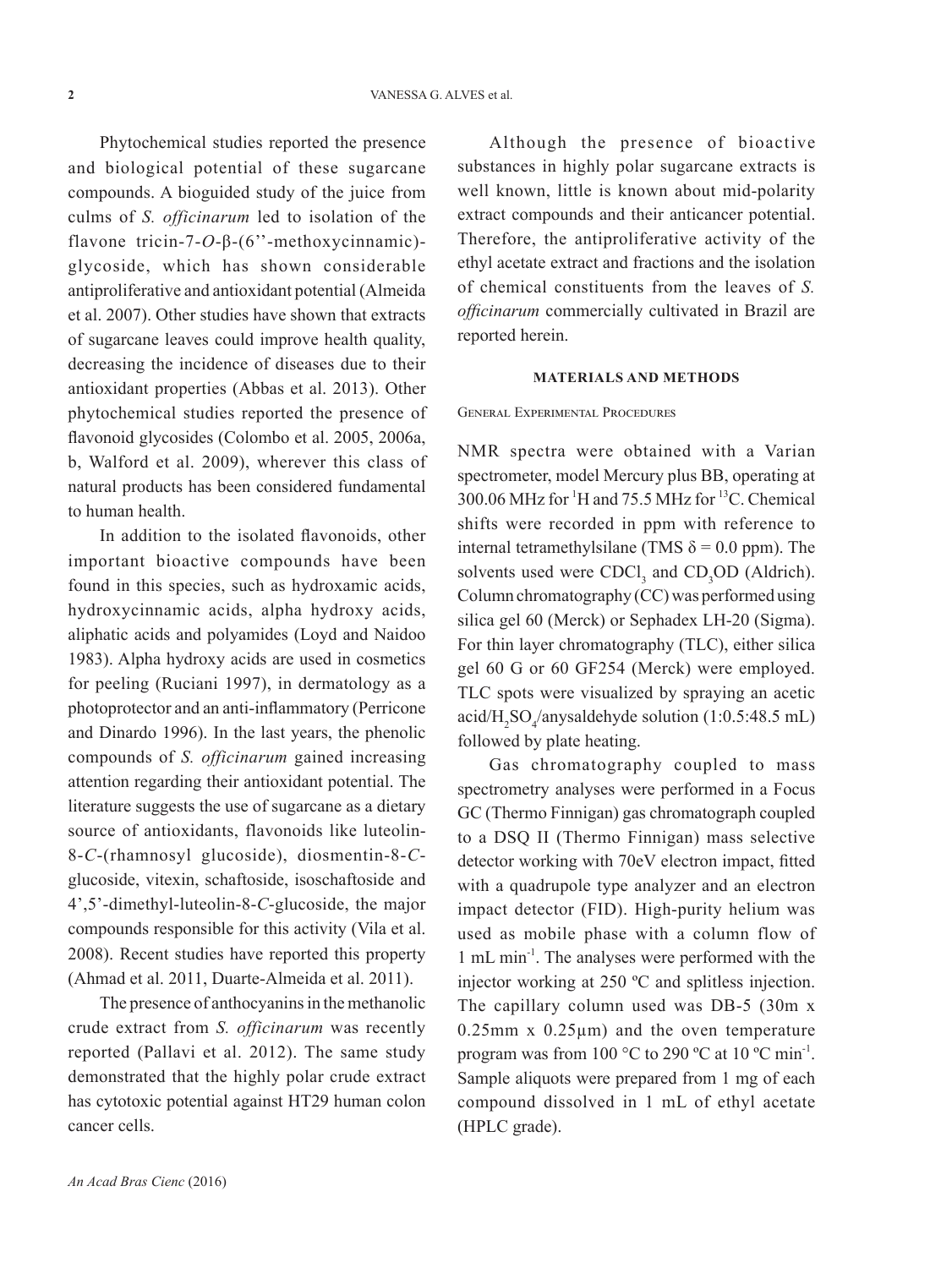Sugarcane Samples, Preparation and Extract PURIFICATION

*Saccharum officinarum* samples were harvested from a commercial culture in the city of Munhoz de Mello, Paraná, Brazil. The material (4.36 kg) was crushed and exhaustively extracted with ethyl acetate at room temperature, yielding 72.00 g of crude extract. The extract was submitted to partition on a silica gel column eluted with hexane (7.64 g), ethyl acetate  $(33.75 \text{ g})$  and methanol  $(7.72 \text{ g})$ .

### Isolation of Chemical Constituents

Part of the hexane partition  $(1.0 \text{ g})$  was submitted to silica gel column chromatography with hexane, chloroform and methanol in increasing polarity gradient. This procedure yielded β-carotene (**1**, 3.9 mg).

Silica gel column chromatography of the ethyl acetate partition (32.00 g) with hexane, hexane:dichloromethane, dichloromethane, dichloromethane:ethyl acetate, ethyl acetate, ethyl acetate:methanol and methanol in increasing polarity gradient yielded 548 fractions. The fractions eluted with  $CH_2Cl_2$ :AcOEt (85:15) were combined and washed with ethyl acetate, leading to the isolation of flavonoid tricin (**8**, 55.0 mg). The fractions eluted with  $CH_2Cl_2$ :AcOEt (3:2) were combined, washed with cold propanone and yielded compound sitosterol glucoside (**9**, 104.2 mg).

Similarly, part of the fractions eluted with  $CH_2Cl_2$ :AcOEt (9:1) were combined and purified in Sephadex LH 20 with methanol as eluent. This procedure led to the isolation of a mixture of *p*-hydroxycinnamic and *p*-hydroxybenzoic acids (**10** and 11, 33.5 mg). The fractions eluted with 100% dichloromethane were combined and washed with ethyl acetate and methanol and yielded a mixture of steroids sitosterol, stigmasterol and campesterol (**2**-**4**, 30.0 mg). After, the remaining dough of fractions combined (2.08 g) was submitted

to silica gel column chromatography with hexane, chloroform and methanol in increasing polarity gradient yielding the compound α-tocopherol (**5**, 3.6 mg). The fractions eluted with  $HCCl<sub>3</sub>:MeOH$ 20% were combined and purified in silica gel column chromatography with hexane, ethyl acetate and methanol in increasing polarity gradient. This procedure yielded compounds vanillic acid (**6**, 6.0 mg) and ferulic acid (**7**, 5.0 mg).

Spectral Data of the Compounds 1-11 Obtained in This Work

*Sitosterol (2)*. GC-MS (EI, 70 eV) *m/z*: 414. 31 (M<sup>+</sup> 1), 55.00 (100), 69.01 (93.3), 83.05 (79.8), 80.99 (76.0). <sup>1</sup>H NMR (300.06 MHz, CDCl<sub>3</sub>). δ 3.47 (1H, m, H-3), 5.36 (1H, d; 5.1, H-6), 0.68 (3H, s, H-18), 1.01 (3H, s, H-19), 0.93 (3H, s, H-21), 0.84 (3H, s, H-26), 0.81 (3H, s, H-27), 0.87 (3H, s, H-29). <sup>13</sup>C NMR (75.5 MHz, CDCl<sub>3</sub>): δ 37.4 (C-1), 31.8 (C-2), 72.0 (C-3), 42.5 (C-4), 140.9 (C-5), 121.9 (C-6), 31.8 (C-7), 32.1 (C-8), 50.3 (C-9), 36.3 (C-10), 21.2 (C-11), 39.8 (C-12), 42.5 (C-13), 56.9 (C-14), 24.5 (C-15), 28.4 (C-16), 56.2 (C-17), 12.0 (C-18), 19.6 (C-19), 36.1 (C-20), 19.6 (C-21), 33.9 (C-22), 39.2 (C-23), 46.0 (C-24), 29.1 (C-25), 18.9 (C-26), 19.6 (C-27), 23.2 (C-28), 12.2 ppm (C-29).

*Stigmasterol (3)*. GC-MS (EI, 70 eV) *m/z*: 412.26 (M+ 2), 43.02 (100), 105.01 (84.9), 95.05 (84.6), 107.03 (93.59). <sup>1</sup> H NMR (300.06 MHz, CDCl3 ). δ 3.47 (1H, m, H-3), 5.36 (1H, d; 5.1, H-6), 4.97 (1H, dd; 8.4, H-22), 5.19 (1H, dd; 8.4, H-23), 0.68 (3H, s, H-18), 1.01 (3H, s, H-19), 0.93 (3H, s, H-21), 0.84 (3H, s, H-26), 0.81 (3H, s, H-27), 0.87 (3H, s, H-29). <sup>13</sup>C NMR (75.5 MHz, CDCl<sub>3</sub>): δ 37.4 (C-1), 31.8 (C-2), 72.0 (C-3), 42.5 (C-4), 140.9 (C-5), 121.9 (C-6), 31.8 (C-7), 32.1 (C-8), 50.3 (C-9), 36.3 (C-10), 21.2 (C-11), 39.8 (C-12), 42.5 (C-13), 56.9 (C-14), 24.5 (C-15), 28.4 (C-16), 56.1 (C-17), 12.0 (C-18), 19.6 (C-19), 40.7 (C-20), 21.4 (C-21), 138.5 (C-22), 129.4 (C-23), 51.4 (C-24), 31.8 (C-25), 19.2 (C-26), 19.2 (C-27), 25.6 (C-28), 12.4 ppm (C-29).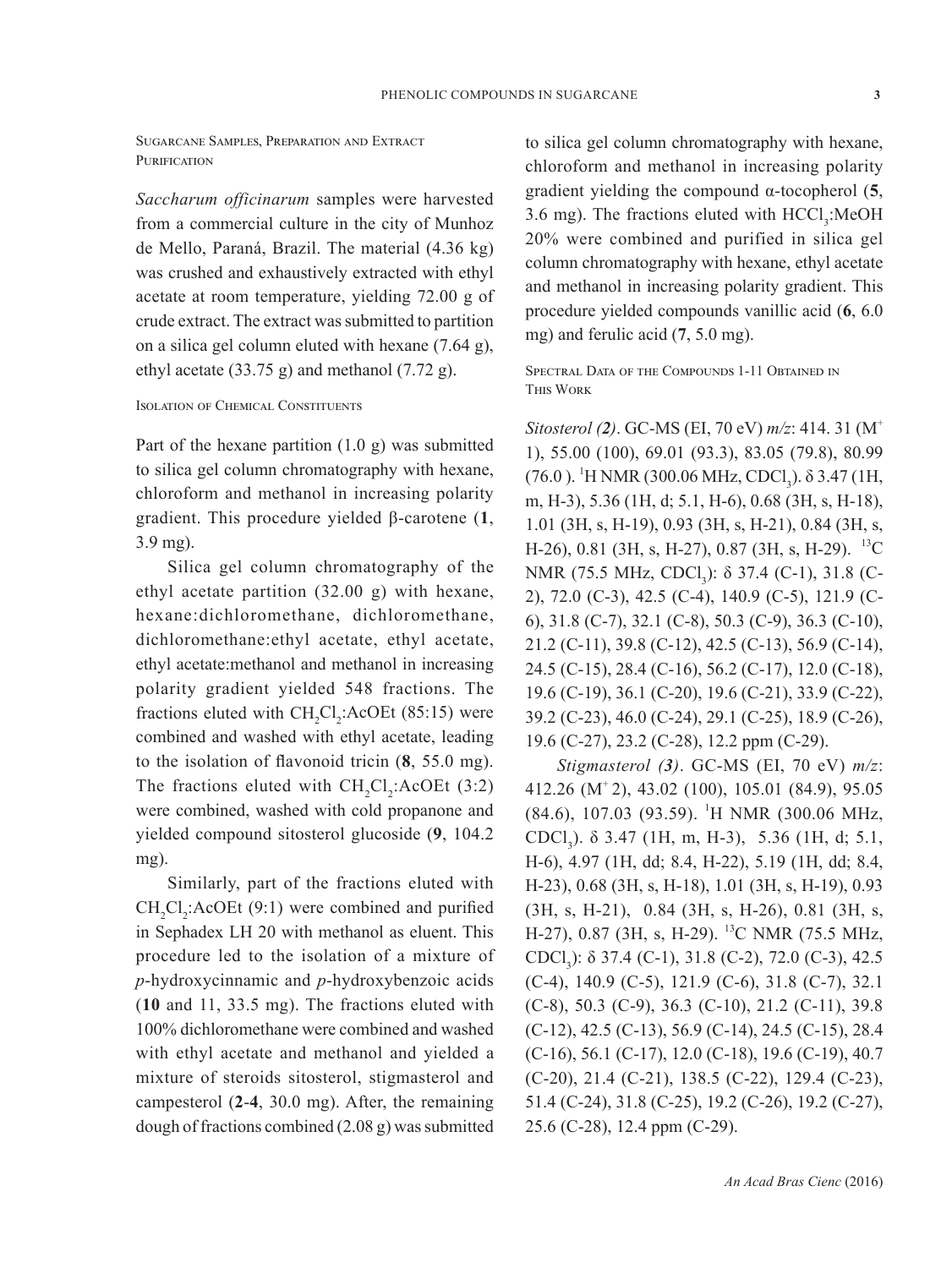*Campesterol (4).* GC-MS (EI, 70 eV) *m/z*: 400.28 (M+ 71.7), 43.97 (100), 43.03 (60.9), 145.07 (45.0), 95.06 (39.9). <sup>1</sup>H NMR (300.06 MHz, CDCl<sub>3</sub>).  $\delta$  3.47 (1H, m, H-3), 5.36 (1H, d; 5.1, H-6), 0.68 (3H, s, H-18), 1.01 (3H, s, H-19), 0.93 (3H, s, H-21), 0.84 (3H, s, H-26), 0.81 (3H, s, H-27), 0.78 (3H, s, H-28). 13C NMR (75.5 MHz, CDCl<sub>3</sub>). δ 37.4 (C-1), 31.8 (C-2), 72.0 (C-3), 42.5 (C-4), 140.9 (C-5), 121.9 (C-6), 31.8 (C-7), 32.1 (C-8), 50.3 (C-9), 36.3 (C-10), 21.2 (C-11), 39.9 (C-12), 42.5 (C-13), 56.9 (C-14), 24.5 (C-15), 28.4 (C-16), 56.2 (C-17), 12.0 (C-18), 19.6 (C-19), 36.1 (C-20), 18.9 (C-21), 33.9 (C-22), 29.1 (C-23), 56.1 (C-24), 29.6 (C-25), 18.9 (C-26), 19.6 (C-27), 18.9 ppm (C-28).

*Tricin (8)*. GC-MS (EI, 70 eV) *m/z*: 329.91  $(M<sup>+</sup> 100)$ , 152.90 (11.4), 43.98 (9.8), 151.04 (8.45), 206.92 (7.44). <sup>1</sup>H NMR (300.06 MHz, CD<sub>3</sub>OD/ CDCl<sub>3</sub>).  $\delta$  7.19 (s, H-2' and 6'), 6.60 (s, H-3), 6.23 (d; 2.1, H-6), 6.46 (d; 2.1, H-8), 3.98 ppm (s, 3'-OCH<sub>3</sub> and 5'-OCH<sub>3</sub>). <sup>13</sup>C NMR (75.45 MHz,  $CD_3OD/CDCl_3$ ). δ 165.3 (C2), 104.9 (C-3), 183.1 (C-4), 162.4 (C-5), 99.0 (C-6), 164.9 (C-7), 94.8 (C-8), 158.2 (C-9), 104.8 (C-10), 104.4 (C-2'), 148.7 (C-3'), 140.2 (C-4'), 148.7 (C-5'), 104.4 (C-6'), 56.0 ppm (3'-OCH<sub>3</sub> and 5'-OCH<sub>3</sub>).

*p-hydroxycinnamic acid (10).* GC-MS (EI, 70 eV)  $m/z$ : 163.98 (M<sup>+</sup> 100), 163.99 (41.5), 162.97 (39.8), 118.99 (25.5), 117.97 (23.3). <sup>1</sup>H NMR (300.06 MHz, CD<sub>3</sub>OD/CDCl<sub>3</sub>). δ 7.45 (2H, dt; J= 8.4 e 4.8 Hz, H-2 e H-6) 6.81 (2H, dt; *J*= 8.4 e 4.8 Hz, H-3 e H-5), 6.30 (1H, d; *J*= 15 Hz; H-8), 7.62 ppm (1H, d; *J*= 15 Hz; H-7). 13C NMR (75.5 MHz,  $CD_3OD/CDCl_3$ ). δ 127.2 (C-1), 131.0 (C-2, C-6), 116.0 (C-3, C-5), 161.1 (C-4), 146.6 (C-7), 115.6  $(C-8)$ , 170.0 ppm  $(C=O)$ .

*p-hydroxybenzoic acid (11).* GC-MS (EI, 70 eV)  $m/z$ : 137.94 (M<sup>+</sup> 5.1), 120.94 (100), 137.94 (70.3), 64.98 (16.4), 121.97 (7.9). NMR<sup>1</sup>H (300.06 MHz, CD<sub>3</sub>OD/CDCl<sub>3</sub>). 7.90 (2H, dt; *J*= 8.4 e 4.8 Hz, H-2 e H-6), 6.81 (2H, dt; *J*= 8.4 e 4.8 Hz, H-3 e H-5). <sup>13</sup>C NMR (75.45 MHz, CD<sub>3</sub>OD/CDCl<sub>3</sub>). δ 131.0 (C-1), 132.9 (C-2, C-6), 116.7 (C-3, C-5), 163.3 (C-4), 171.0 ppm (C=O).

*Ferulic acid (7)*. GC-MS (EI, 70 eV) *m/z*: 193.97 (M+ 100), 43.97 (20.6), 178.94 (19.4), 132.94 (17.5), 192.98 (11.3). <sup>1</sup>H NMR (300.06 MHz, CD<sub>3</sub>OD) δ 7.17 (1H, d, 2.1 Hz, H-2), 6.80 (1H, d; 8.4 Hz, H-5) 7.06 (1H, dd; 8.4 e 2.1 Hz, H-6), 7.58 (1H, d, 15.9 Hz, H-7), 6.33 (1H, d, 15.9 Hz), 3.87 (OCH<sub>3</sub>). <sup>13</sup>C NMR (75.45 Hz, CD<sub>3</sub>OD), δ 128.6 (C-1), 111.5 (C-2), 151.9 (C-3), 149.3 (C-4), 116.4 (C-5), 123.0 (C-6), 146.2 (C-7), 116.9 ( C-8), 56.4 (OCH<sub>3</sub>), 171.0 ppm (C-9).

*Vanillic acid (6)*. GC-MS (EI 70 eV) *m/z* 167.95 (M+ 100), 152.98 (80.1), 96.92 (25.8), 124.94 (21.6), 150.98 (18.3). <sup>1</sup>H NMR (300.06 MHz, CD<sub>3</sub>OD)  $\delta$  7.54 (2H, m, H-2 e H-6), 6.84  $(1H, d; 8.7 Hz, H-5)$ , 3.88 ppm  $(3H, s, OCH<sub>3</sub>)$ . <sup>13</sup>C NMR (75.45 Hz, CD<sub>3</sub>OD) δ 128.4 (C-1), 113.7 (C-2), 151.9 (C-3), 152.7 (C-4), 115.8 (C-5), 125.5  $(C-6)$ , 170.0  $(C-7)$ , 56.4 ppm  $(OCH<sub>3</sub>)$ .

α-tocopherol (*5)*. GC-MS (EI, 70 eV) *m/z*: 430.28 (M+ 70.8), 165.03 (100), 164.03 (34.4), 166.04 (12.2), 205.04 (11.4). <sup>1</sup> H NMR (300.06 MHz, CDCl<sub>3</sub>). δ 2.61 (2H, t; 6.9, H-4), 1.78 (2H, m, H-3), 2.17 (3H, s, H-8b), 2.12 (3H, s, H-7a), 1.59 (3H, s, H-5a), 1.26 (3H, s, H-2a), 0.88 (3H, s, H-4'a), 0.87 (3H, s, H-8'a), 0.85 (6H, s, H-12'a and H-13'a) <sup>13</sup>C NMR (75.45 MHz, CDCl<sub>3</sub>)  $\delta$ 145.7 (C-8a), 122.8 (C-8), 118.7 (C-7), 11.5 (C-7a), 144.7 (C-6), 117.6 (C-5), 12.0 (C-5a), 121.9 (C-4a), 24.7 (C-4), 31.7 (C-3), 74.7 (C-2), 39.6 (C-1'), 24.7 (C-2'), 37.3 (C-3', 4',5',7', 8', 9'), 25.0 (C-6'), 24.6 (C-10'), 39.9 (C-11'), 28.2 (C-12'), 22.9 (C-12'a, 13'), 19.9 (C-8'a, 4'a), 24.0 (C-2a), 12.4 ppm (C-8b).

*Sitosterol glucoside (9).* GC-MS (EI, 70 eV) *m/z*: 414.31 (M<sup>+</sup> 0), 43.95 (100), 206.93 (17.5), 43.01 (15.1), 164.96 (6.4). <sup>1</sup> H NMR (300.06 MHz, CD<sub>3</sub>OD/CDCl<sub>3</sub>).  $\delta$  3.37 (1H, m, H-3), 5.32 (1H, d; 5.1, H-6), 0.67 (3H, s, H-18), 1.03 (3H, s, H-19), 0.92 (3H, s, H-21), 0.84 (3H, s, H-26), 0.83 (3H, s, H-27), 0.89 (3H, s, H-29), 4.40 (1H, d; 8.1, H-1'),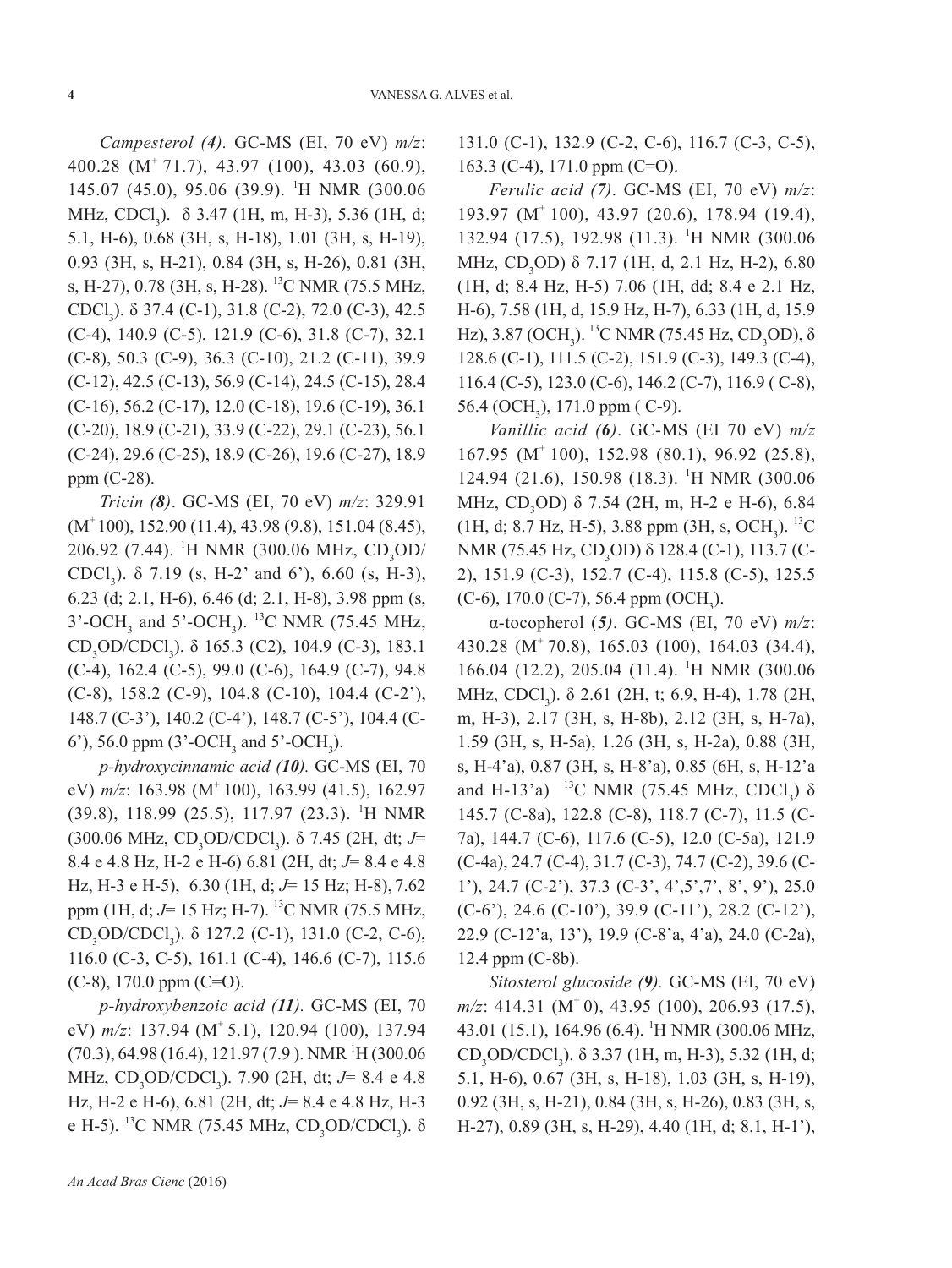3.53 (1H, m, H-2'), 3.46 (1H, m, H-3'), 3.35 (1H, m, H-4'), 3.70 (1H, m, H-5'), 3.54 (1H, m, H-6'a),  $4.06$  (1H, m, H-6'b).<sup>13</sup>C NMR (75.5 MHz, CD<sub>3</sub>OD) δ 37.5 (C-1), 32.7 (C-2), 79.7 (C-3), 43.0 (C-4), 141.3 (C-5), 122.7 (C-6), 32.7 (C-7), 32.8 (C-8), 51.1 (C-9), 36.9 (C-10), 21.8 (C-11), 39.4 (C-12), 43.0 (C-13), 56.8 (C-14), 25.0 (C-15), 29.0 (C-16), 57.6 (C-17), 12.3 (C-18), 19.8 (C-19), 36.9 (C-20), 20.5 (C-21), 34.7 (C-22), 40.6 (C-23), 46.7 (C-24), 29.0 (C-25), 19.8 (C-26), 21.8 (C-27), 23.8 (C-28), 12.7 (C-29), 102.0 (C-1'), 74.5 (C-2'), 78.7 (C-3'), 71.1 (C-4'), 77.1 (C-5'), 62.5 ppm (C-6').

β*-carotene (1)*. GC-MS (EI, 70 eV) *m/z*: 536.97  $(M<sup>+</sup> 0)$ , 43.99 (100), 43.04 (18.1), 55.02 (13.9), 57.04 (11.9). <sup>1</sup>H NMR (300.06 MHz, CDCl<sub>3</sub>). δ 2.02 (4H, m, H-4 and H-4'), 1.64 (4H, m, H-3 and H-3'), 1.46 (4H, m, H-2 and H-2'), 1.03 (6H, s, H-16 and H-16'), 1.04 (6H, s, H-17 and H-17'), 1.72 (6H, s, H-18 and H-18'), 1.97 (6H, s, H-19 and H-19'), 2.05 (6H, s, H-20 and H-20'). <sup>13</sup>C NMR (75.45 MHz, CDCl<sub>3</sub>)  $\delta$  34.5 (C-1/1'), 39.9 (C-2/2'), 19.5 (C-3/3'), 33.3 (C-4/4'), 129.6 (C-5/5'), 137.9 (C-6/6'), 126.6 (C-7/7'), 137.5 (C-8/8'), 136.7 (C-9/9'), 131.1 (C-10/10'), 125.2 (C-11/11'), 137.2 (C-12/12'), 136.7 (C-13/13'), 132.6 (C-14/14'), 129.6 (C-15/15'), 29.2 (C-16/16', 17/17'), 22.7 (C-18/18'), 12.9 (C-19/19'), 12.9 ppm (C-20/20').

#### *In vitro* Anticancer Assay

The *in vitro* anticancer assays of the ethyl acetate extract and its hexane, ethyl acetate and methanol partitions and pure flavonoid tricin were performed as described in the literature (Monks et al. 1991). Eight human tumor cell lines [U251 (glioma), MCF-7 (breast), NCI-ADR/RES (multiple drug resistant ovary cells), 786-0 (kidney), NCI-H460 (lung, non-small cells), PC-3 (prostate), OVCAR-03 (ovary) and colon (HT29)] were kindly provided by Frederick MA, National Cancer Institute/ USA. HaCat (human keratinocytes) cell line was kindly donated by Dr. Ricardo Della Coletta (FOP, UNICAMP). Stock and experimental cultures were grown in media containing 5 mL RPMI 1640 (GIBCO BRL) supplemented with 5 % fetal bovine serum (GIBCO BRL). A penicillin:streptomycin mixture (1000 μg mL<sup>-1</sup> : 1000 μg mL<sup>-1</sup>, 1 mL L<sup>-1</sup> RPMI) was added to the experimental cultures. Cells plated to 96-well plates (100  $\mu$ L cells well<sup>-1</sup>) were exposed to different sample concentrations in DMSO/RPMI (0.25, 2.5, 25 and 250  $\mu$ g mL<sup>-1</sup>) at 37 °C under 5%  $CO_2$  in air for 48 h. The final DMSO concentration did not affect cell viability. The cells were fixed with 50% trichloroacetic acid before  $(T_0$  plate) and after  $(T_1$  plates) sample addition. Cell proliferation was determined by spectrophotometric quantification (540 nm) of cell protein content using the sulforhodamine B assay. Using the concentration-response curve for each cell line, the  $GI<sub>50</sub>$  (concentration resulting in growth inhibition of 50%) was determined through nonlinear regression analysis in software ORIGIN 8.0 (OriginLab Corporation) (Shoemaker 2006).

### **RESULTS AND DISCUSSION**

β-carotene (**1**), steroids sitosterol (**2**), stigmasterol (**3**) and campesterol (**4**), α-tocopherol (**5**), vanillic (**6**) and ferulic acids (**7**), tricin (**8**), sitosterol glucoside (**9**) and *p*-hydroxycinnamic (**10**) and *p*-hydroxybenzoic acids (**11**) (Figure 1) were isolated from the ethyl acetate extract and identified by interpretation of <sup>1</sup>H, <sup>13</sup>C, DEPT and COSY NMR spectral data and comparison with literature data (Miranda et al. 2012, Goulart et al. 1993, Yu et al. 2006, Sajjadi et al. 2012, Chung et al. 2005, Lee et al. 2007, Silva et al. 2001, Scott 1972).

The molecular formula of compound **8**,  $C_{17}H_{14}O_7$ , was established by GC-MS analysis  $[m/2]$  $329.91$ ]. Its <sup>1</sup>H NMR spectrum presented signals characteristic of a substance belonging to the flavonoid class, of which the following stand out the singlet at  $\delta_{\rm H}$  7.19 relative to hydrogens H-2' and H-6' of ring B and doublets at  $\delta_{\rm H}$  6.46 ( $J$ = 2.1 Hz)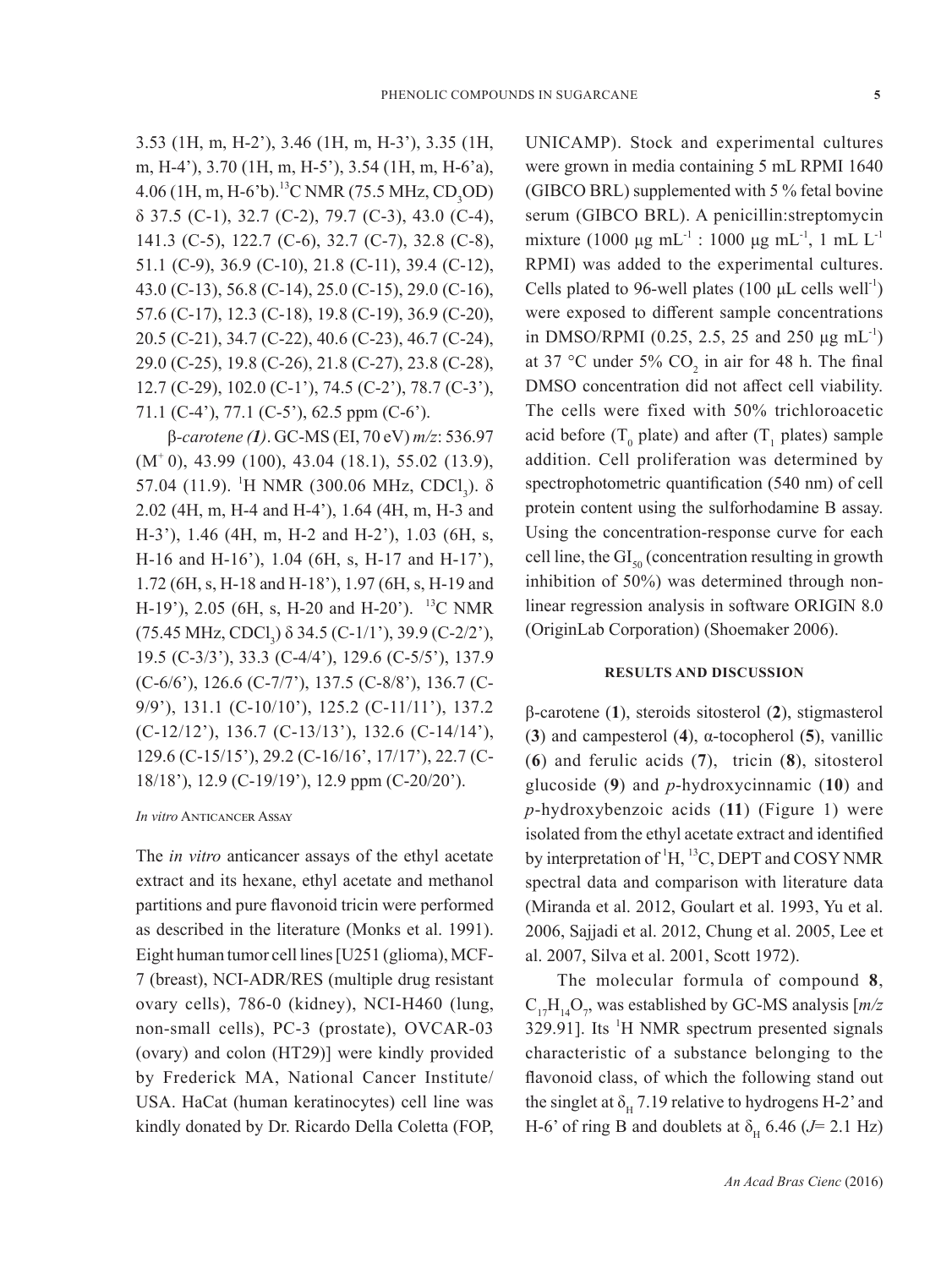

**Figure 1** - Phenolic compounds isolated from sugarcane.

and 6.23 (*J*= 2.1 Hz), corresponding to hydrogens H-8 and H-6 of ring A, and a singlet at  $\delta_{\text{H}}$  6.60 attributed to hydrogen H-3. The <sup>13</sup>C NMR spectrum showed resonances at  $\delta_c$  158.6, 94.8, 164.9, 99.6, 162.2 and 104.9, attributed to carbons C-9, C-8, C-7, C-6, C-5 and C-10 of ring A, respectively. Furthermore, a signal at  $\delta_c$  183.1, characteristic of the carbonyl 1,4-pirone system, and signals in the  $\delta_c$  122.0-165.3 region, attributed to ring B carbons, were observed. The signals at  $\delta_c$  104.9 and 165.3, corresponding to carbons C-3 and C-4 of ring C, are typical of flavone aglycone. These data were compared with data in the literature (Khadem and Marles 2010) and were consistent for tricin.

The ethyl acetate extract from young leaves and culms of *S. officinarum* and the hexane, ethyl acetate and methanol partitions from the ethyl acetate extract were tested at concentrations ranging from 0.25 to 250 µg/mL against 08 different human tumor cell lines [glioma (U521), breast (MCF-7), resistant ovary (NCI/ADR-RES), kidney (786-0), lung (NCI-H460), prostate (PC-3), ovary (OVCAR-3) and colon (HT29)] and nontumoral human keratinocyte (HaCat) cell lines using a colorimetric method for growth inhibition evaluation (Table I). Doxorubicin was used as a positive control.

Human cell lines:  $A = U251$  (glioma, SNC); B  $=$  MCF-7 (breast); C  $=$  NCI-ADR/RES (multiple drug resistant ovary cells);  $D = 786-0$  (kidney);  $E = NCI-H460$  (lung);  $F = PC-3$  (prostate);  $G =$ OVCAR-3 (ovary);  $H = HT29$  (colon);  $Q = Hacat$ (normal human keratinocytes). \*Doxorubicin: reference chemotherapy;  $GI_{50}$ : Concentration necessary for 50% cell growth inhibition.

In general, the ethyl acetate extract showed cytostatic activity in concentrations ranging from 25.8 to 61.8 µg/mL. Similar activity was noticed for the ethyl acetate partition, suggesting that the compounds responsible for this biological activity were concentrated in this fraction. Corroborating these results, the hexanic and methanolic fractions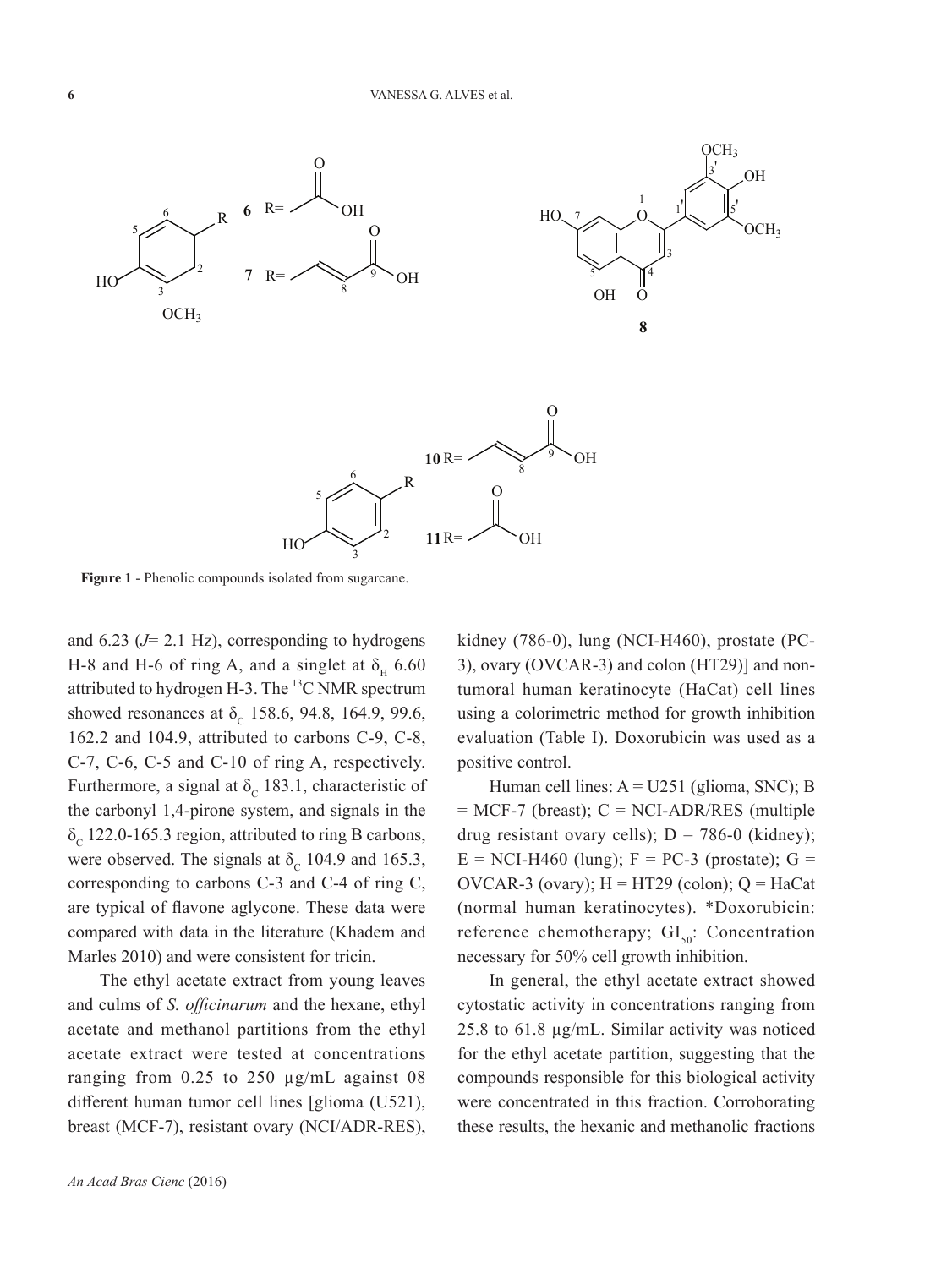| $GI_{so}$ ( $\mu$ g/mL) for the <i>S. officinarum</i> crude ethyl acetate extract and partitions for cancer cell lines. |              |              |       |       |             |       |       |       |       |
|-------------------------------------------------------------------------------------------------------------------------|--------------|--------------|-------|-------|-------------|-------|-------|-------|-------|
|                                                                                                                         | A            | B            | C     | D     | E           | F     | G     | H     | Q     |
| Doxorubicin *                                                                                                           | ${}_{0.025}$ | ${}_{0.025}$ | 0.025 | 0.20  | ${}< 0.025$ | 0.082 | 0.28  | 0.12  | 0.025 |
| EtAc extract                                                                                                            | 29.0         | 25.8         | 25.4  | 31.8  | 28.7        | 47.8  | 57.9  | 61.8  | 26.1  |
| Hexane part.                                                                                                            | > 250        | 164.0        | 162.5 | > 250 | > 250       | > 250 | > 250 | > 250 | > 250 |
| EtAc part.                                                                                                              | 29.1         | 26.1         | 5.9   | 65.4  | 51.7        | 30.3  | 52.4  | 35.0  | 34.2  |
| Methanol part.                                                                                                          | > 250        | 67.2         | > 250 | > 250 | > 250       | > 250 | > 250 | > 250 | > 250 |
| pure tricin                                                                                                             | > 250        | > 250        | 70.3  | > 250 | 127.7       | > 250 | 41.1  | > 250 | 69.6  |

**TABLE I**

showed a comparatively lower activity, being inactive  $(GI_{50} > 250 \mu g/mL)$  against almost all cell lines (Table I). Thus, fractionation of the ethyl acetate fraction was prioritized.

Of the compounds isolated from the ethyl acetate fraction, flavonoid tricin was evaluated against the same cell line panel. Tricin showed cytostatic activity against two ovarian cancer cell lines, OVCAR-3 ( $GI_{50} = 41.1 \mu g/mL$ ) and NCI-ADR/RES (GI<sub>50</sub> = 70.3 µg/mL). As observed for doxorubicin, tricin also inhibited cell growth of non tumoral human keratinocytes (HaCat,  $GI_{so}$  = 69.6 µg/mL). Therefore, this result partly explains the biological activity observed for the ethyl acetate crude extract and the ethyl acetate fraction.

Based on literature results (Kampa et al. 2003, Lee 2005, Pugazhendhi et al. 2005) for the other phenolic compounds isolated from the bioactive ethyl acetate fraction (*p*-hydroxybenzoic, *p*-hydroxycinnamic, vanillic and ferulic acid), it is possible to postulate the involvement of these compounds in the cytostatic activity observed for the ethyl acetate crude extract and the ethyl acetate fraction. (Cai et al. 2004) evaluated tricin in a xenographic breast tumor model and observed that treating animals with tricin (0.2% w/w in diet) for 7 days before tumor cell (MDA-MB-468) implantation did not reduce tumor growth, but tricin treatment  $(72 \text{ h}, 11 \mu \text{M})$  before

MDA-MB-468 tumor cell implantation in nude mice resulted in smaller tumors when compared to untreated cells. Besides, extracts containing high tricin concentrations are known to inhibit human colon and breast cancer cell proliferation (Hudson et al. 2000). There is also evidence that tricin has chemopreventive activity, such as observed in intestinal carcinogenesis models in mice (Cai et al. 2005).

The phytochemical study of the leaves and culms of *Saccharum officinarum* led to the isolation of eleven compounds belonging to different classes. Their structures were identified based on GC-MS and NMR methods. The tricin showed significant anticancer activity in the *in vitro* anticancer assay. Therefore, the present isolation of tricin corroborates anticancer studies, pointing to the optimization of the production of tricin from this new source for important pharmacological studies. Sugarcane may also be an important source of tricin derivatives which may be used to produce the bioactive aglycone by hydrolysis.

## **ACKNOWLEDGMENTS**

The authors thank Conselho Nacional de Desenvolvimento Científico e Tecnológico (CNPq), Coordenação de Aperfeiçoamento de Pessoal de Nível Superior (CAPES) and Fundação Araucária for their financial support.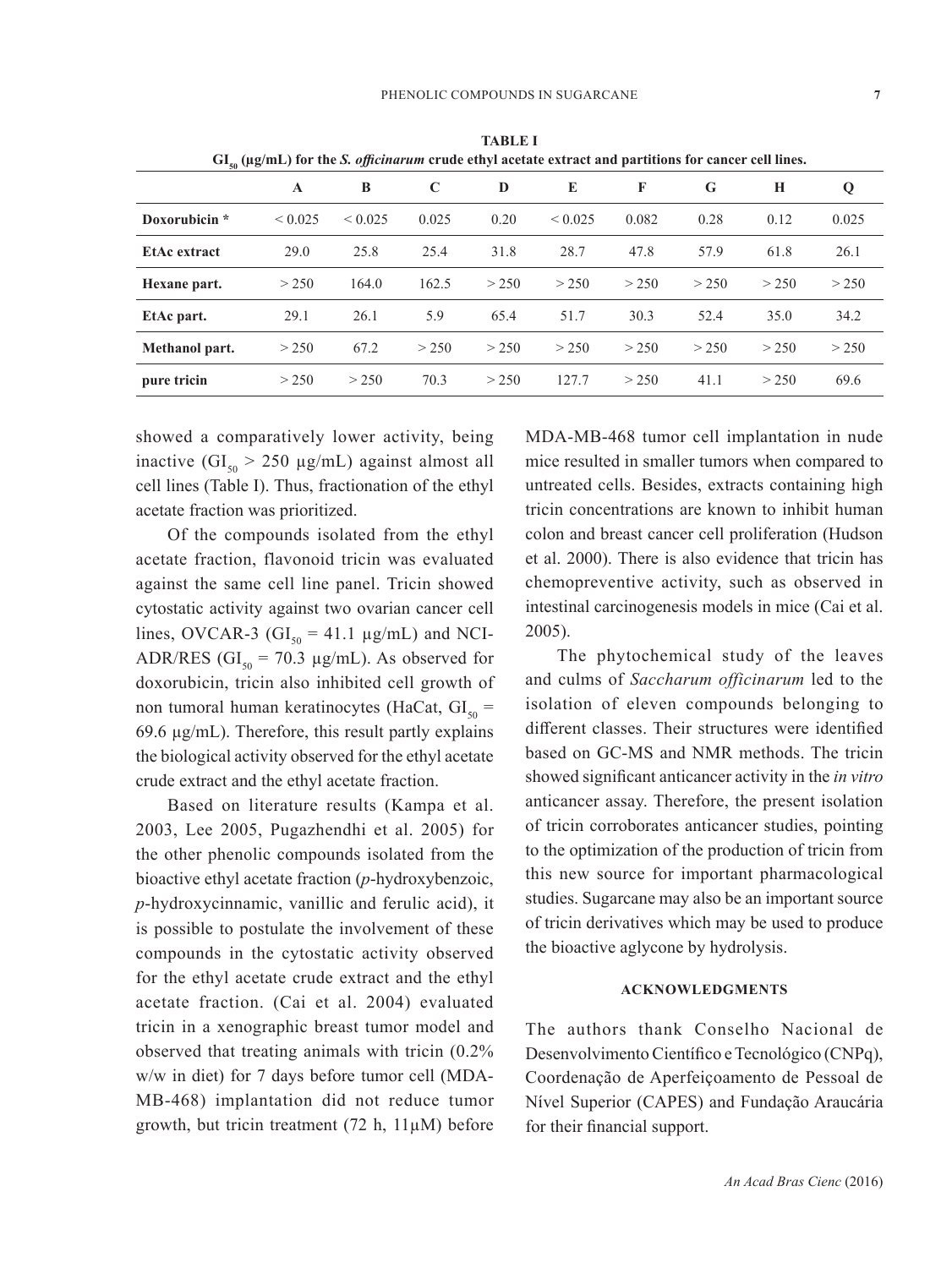#### **REFERENCES**

- ABBAS SR, AHMAD SD, SABIR AH, SHAH AH, AWAN S, GOHAR M, KHAN MF AND RAO AZ. 2013. Antioxidant activity, repair and tolerance of oxidative DNA damage in different cultivars of Sugarcane (*Saccharum officinarum*) leaves. J Crop Sci 7: 40-45.
- AHMAD N ET AL. 2011. DPPH-scavenging antioxidant potential in regenerated tissues of Stevia rebaudiana, Citrus sinensis and *Saccharum officinarum.* J Med Plant Res 5: 3293-3297.
- ALMEIDA JMD, NEGRI G, SALATINO A, CARVALHO JE AND LAJOLO FM. 2007. Antiproliferative and antioxidant activities of a tricin acylated glycoside from sugarcane (*Saccharum officinarum*) juice. Phytochemistry 68: 1165-1171.
- BARROS FMC, PEREIRA KN, ZANETTI GD AND HEINZMANN BM. 2007. Plantas de uso medicinal no município de São Luiz Gonzaga, RS, Brasil. Lat Am J Pharm 26: 652-662.
- CAI H, HUDSON EA, MANN P, VERSCHOYLE RD, GREAVES P, MANSON MM, STEWARD WP AND GESCHER AJ. 2004. Growth-inhibitory and cell cyclearresting properties of the rice bran constituent tricin in human-derivated breast cancer cells *in vitro* and in nude mice *in vivo*. Br J Cancer 91: 1364-1371.
- CAI H, STEWARD WP AND GESHER AJ. 2005. Determination of the putative cancer chemopreventive flavones tricin in plasma and tissues of mice by HPLC with UV-visible detection. Biomed Chrom 19: 518-522.
- CHATTERJEE A AND PAKRASHI SC. 1995. The treatise on Indian Medicinal plants. Volume 1 to 5. New Delhi: Publications and Information Directorate; India.
- CHUNG IM, HAHN SJ AND AHMAD A. 2005. Confirmation of potential herbicidal agents in hulls of rice, *Oryza sativa*. J Chem Ecol 31: 1339-1352.
- COLOMBO R, LANÇAS FM AND YARIWAKE JH. 2006b. Determination of flavonoids in cultivated sugarcane leaves, bagasse, juice and in transgenic sugarcane by liquid chromatography-UV detection. J Chromatogr 1103: 118-124.
- COLOMBO R, YARINWAKE JH, QUEIROZ EF, NDJOKO K AND HOSTETTMANN K. 2005. On-line identification of sugarcane (*Saccharum officinarum* L.) methoxyflavones by liquid chromatography-UV detection using postcolumn derivatization and liquid chromatography-mass spectrometry. J Chromatogr 1082: 51-59.
- COLOMBO R, YARIWAKE JH, QUEIROZ EF, NDJOKO K AND HOSTETTMANN K. 2006a. On-line identification of futher flavones C- and O-glycosides from sugarcane (*Saccharum officinarum* L., Gramineae) by HPLC-UV-MS. Phytochem Anal 17: 337-343.
- CONAB COMPANHIA NACIONAL DE ABASTECIMENTO ACOMPANHAMENTO DA SAFRA BRASILEIRA CANA-DE-AÇÚCAR. 2013. Disponível em: <http://www.conab. gov.br/OlalaCMS/uploads/arquivos/13\_08\_08\_09\_39\_29\_ boletim\_cana\_portugues\_-\_abril\_2013\_1o\_lev.pdf.>. Acesso: Julho, 2015.
- DUARTE-ALMEIDA JM, SALATINO A, GENOVESE MI AND LAJOLO FM. 2011. Phenolic composition and antioxidant activity of culms and sugarcane (*Saccharum officinarum* L.) products. Food Chem 125: 660-664.
- GOULART MOF, SANT'ANA AEG, LIMA RA AND CALVACANTE S. 1993. Fitoconstituintes químicos isolados de *Jatropha elleptica*. Atribuição dos deslocamentos químicos dos átomos de carbono e hidrogênio dos diterpenos jatrofolanos A e B. Quím Nova 16: 95-100.
- HUDSON EA, DINH PA, KOKUBU T, SIMMONDS MS AND GESCHER A. 2000. Characterization of potentially chemopreventive phenols in extracts of brown rice that inhibit the growth of human breast and colon cancer cells. Cancer Epidemiol Biomarkers Prev 9: 1163-1170.
- KAMPA M ET AL. 2003. Antiproliferative and apoptotic effects of selective phenolic acids on T47D human breast cancer cells: potential mechanisms of action*.* Breast Cancer Res 6: 63-74.
- KHADEM S AND MARLES RJ. 2010. Review Monocyclic Phenolic Acids; Hydroxy- and Polyhydroxybenzoic Acids: Occurrence and Recent Bioactivity Studies. Molecules 15: 7985-8005.
- LEE JH, LEE JY, PARK JH, JUNG HS, KIM JS, KANG SS, KIM YS AND HAN Y. 2007. Immunoregulatory activity by daucosterol, a beta-sitosterol glycoside, induces protective Th1 immune response against dissemined Candidiasis in mice. Vaccine 25: 3834-3840.
- LEE YS. 2005. Role of NADPH oxidase-mediated generation of reactive oxygen species in the mechanism of apoptosis induced by phenolic acids in HepG2 human hepatoma cells. Arch Pharm Res 28: 1183-1189.
- LÓPEZ-LÁZARO M. 2009. Distribution and biological activities of the flavonoid luteolin. Mini Rev Med Chem 9: 31-59.
- LOYD HL AND NAIDOO G. 1983. Chemical array potentially suitable for determination of smut resistence of sugarcane cultivars. Plant Dis 67: 1103-1105.
- MIRANDA MLD, SOUZA AF, RODRIGUES ED, GARCEZ RF AND GARCEZ SWS. 2012. Constituintes Químicos das Folhas de *Riedeliella graciliflora* Harms (Leguminosae). Quím Nova 35: 1306-1311.
- MONKS A ET AL. 1991. Feasibility of a high-flux anticancer drug screen using a diverse panel of cultured human tumor cell lines. J Natl Cancer Inst 83: 757-766.
- PALLAVI R, ELAKKIYA S, TENNETY SSR AND DEVI PS. 2012. Anthocyanin analysis and its anticancer